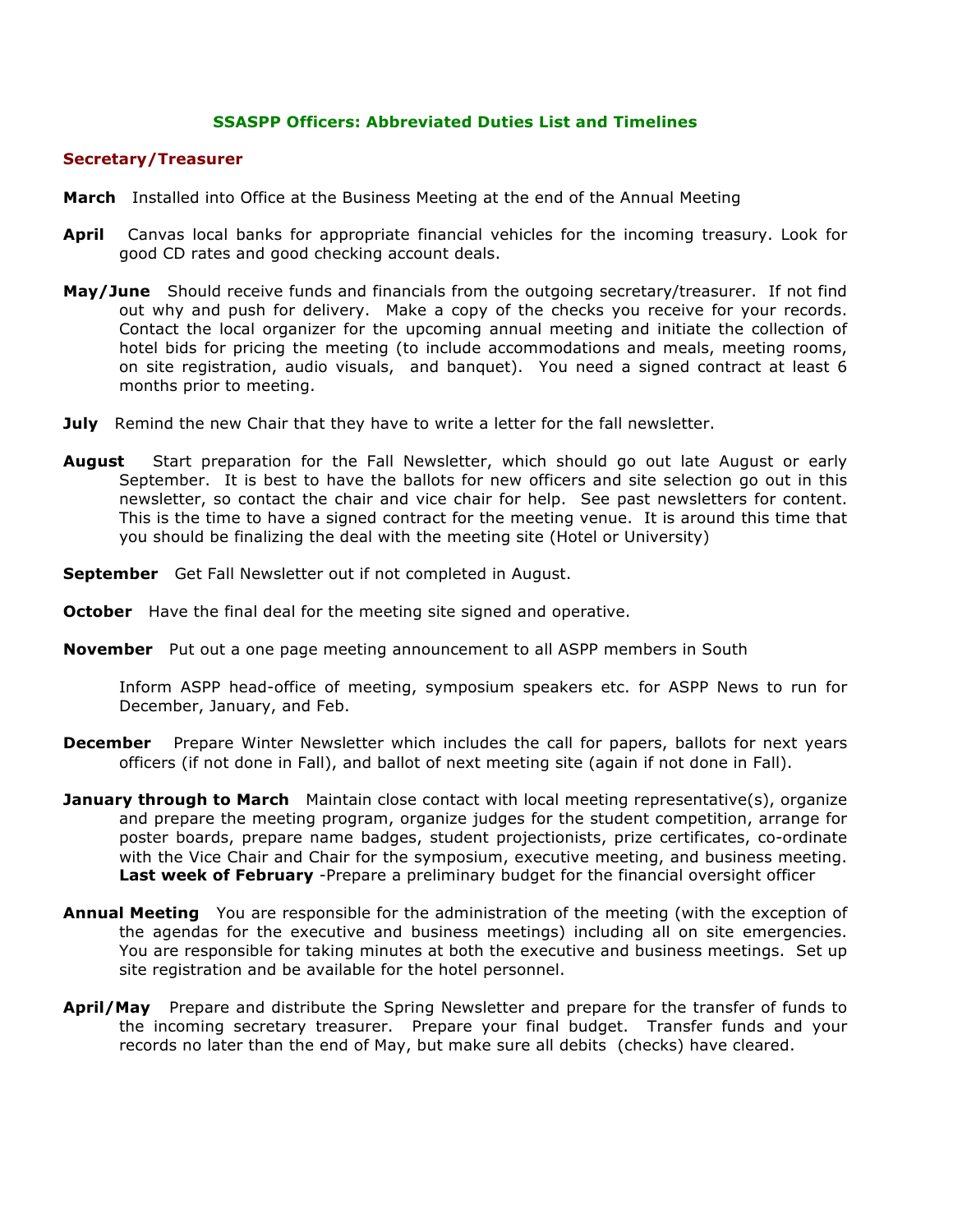## **Vice Chair**

- **March** Installed into Office at the Business Meeting at the end of the Annual Meeting.
- **April/May** Prepare and distribute the Spring Newsletter and prepare for the transfer of funds to the incoming secretary/treasurer. Prepare your final budget and write up the minutes of both meetings (best to do these two things now as it is impossible to remember things if you leave it until February). Transfer funds and your records no later than the end of May, but make sure all debits (checks) have cleared.
- **May/June** Should have obtained a list of potential corporate sponsors from the out- going vice chair. Try to expand the list of contacts if possible. Organize speakers for your symposium at the annual meeting. Be sure to get titles and confirm that the people will participate. The society will pay their expenses and we expect them to write a paper for publication in *Physiologia Plantarum*, so get them to agree to do this within three months after the annual meeting. It is important to get this set before you send out solicitation letters as the speakers are often the attraction for corporate sponsors.
- **July/August** Send out your letters of solicitation. Most corporations start their fiscal year in September. This means they fix their budgets for the upcoming year in August so it is better to have your solicitation letter reach them during this period. Their contribution becomes hard-wired into their budgets and we have a better chance of funds. You are responsible for coming up with the sites for selection for the meeting after you are chair so now is the time to set up a site selection committee and get suggestions in for balloting. Be sure to pick a place where local representation is high, the local organizer understands the responsibilities they have, and pick sites that are in the other side of the region from the preceding meeting.
- **September** Get information concerning the sites for selection, symposium title and speakers (along with the titles of their talks) to the secretary/treasurer for the Fall Newsletter.
- **October**. Follow up on corporate sponsors a phone call often helps.
- **January through to March** Transfer funds to the secretary/treasurer as they come in. Maintain close contact with symposium speakers, encourage them to have manuscripts in hand if possible. Co-ordinate with the secretary/treasurer the travel arrangements, lodging, etc. for the speakers. **Last week of February** Send your final budget from last year to the financial oversight officer.
- **Annual Meeting** You should be ready to present your treasurers report and final budget from last year, symposium the minutes (copies for all) and a report on the site selection. The symposium is yours to host!
- **April/May** Send out "thank you" letters to your corporate sponsors. Send your records to incoming Vice Chair